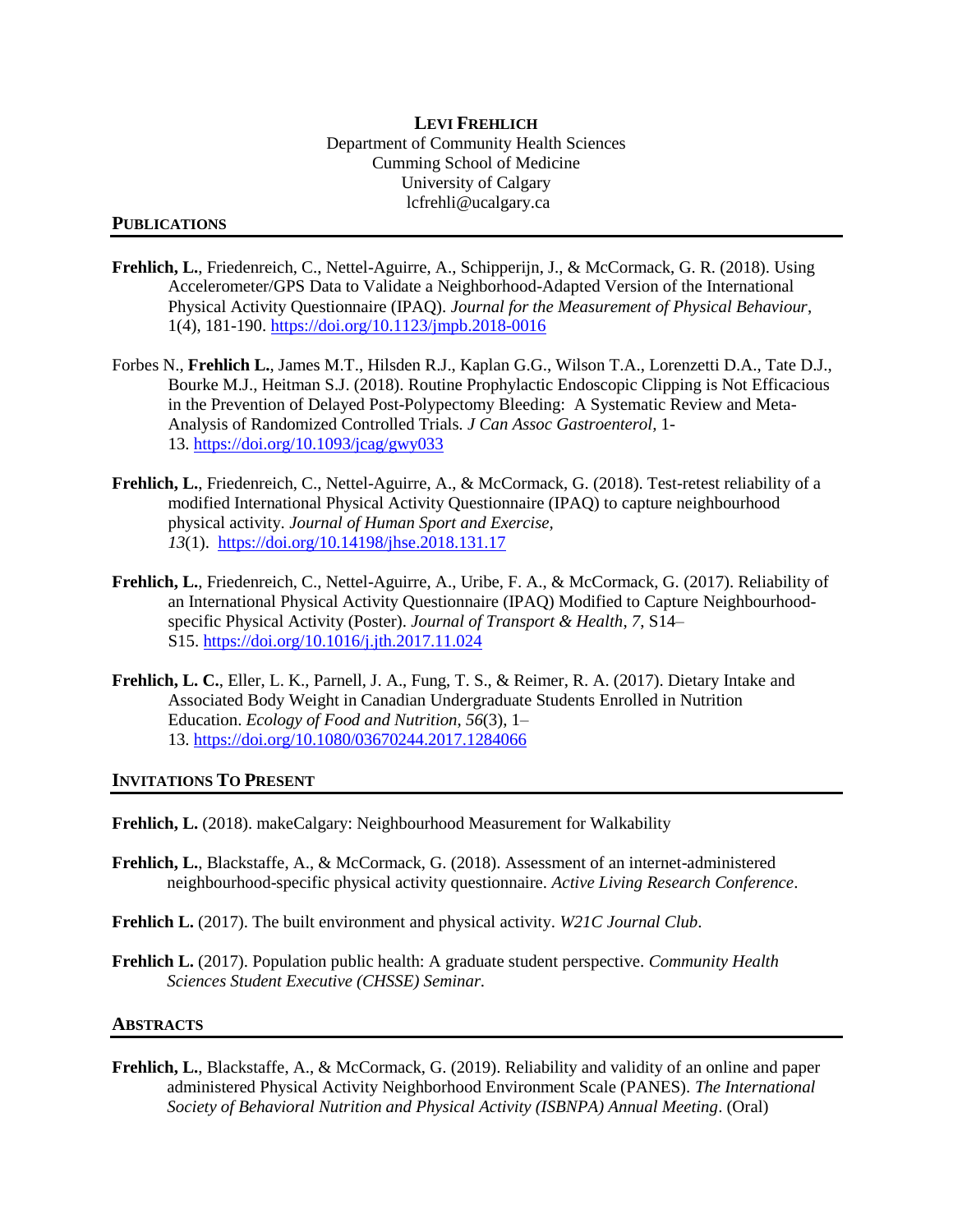- **Frehlich L.**, Friedenreich, C., Nettel-Aguirre, A., Schipperijn, J., & McCormack, G. (2019). Using combined accelerometer and Global Positioning Systems data to validate a neighbourhoodadapted version of the International Physical Activity Questionnaire (IPAQ). *The International Society of Behavioral Nutrition and Physical Activity (ISBNPA) Annual Meeting*. (Oral)
- Wong, J.B., McDonough, M.H., McCallum, K., Bridel, W., **Frehlich, L.**, McCormack, G., Fox, K., Brunton, L., Cowie, H., Emery, C.A., Guimond, J., Hagel, B., Yardley, L., & Zwicker, J. (2019). How peer interactions factor into children's play on playground painted lines. *North American Society for the Psychology of Sport and Physical Activity Conference*. (Poster)
- **Frehlich L.** (2019). Development and Assessment of a Neighbourhood International Physical Activity Questionnaire (N-IPAQ). *GSA's Peer Beyond Research Symposium*. (Oral)
- Wong, J.B., McDonough, M.H., McCallum, K., Bridel, W., **Frehlich, L.**, McCormack, G., Fox, K., Brunton, L., Cowie, H., Emery, C.A., Guimond, J., Hagel, B., Yardley, L., & Zwicker, J. (2018). Peer relationships and physical activity on playground painted lines in elementary school children. *Calgary Play Summit*. (Poster)
- **Frehlich, L.**, Friedenreich, C., Nettel-Aguirre, A., Schipperijn, J., & McCormack, G. (2018). Concurrent validity of the Neighbourhood International Physical Activity Questionnaire (N-IPAQ) in a Canadian sample. *Campus Alberta Student Conference on Health*. (Oral)
- **Frehlich, L.**, Blackstaffe, A., & McCormack, G. (2018). Online N-IPAQ development and reliability testing. 2<sup>nd</sup> Annual Canadian Obesity Network - Calgary Chapter Research Showcase. (Poster)
- **Frehlich, L.**, Friedenreich, C., Nettel-Aguirre, A., Schipperijn, J., & McCormack, G. (2018). Validity testing of a paper version of the N-IPAQ. *2 nd Annual Canadian Obesity Network - Calgary Chapter Research Showcase*. (Poster)
- **Frehlich, L.**, Friedenreich, C., Nettel-Aguirre, A., & McCormack, G. (2018). Reliability testing of a paper version of the N-IPAQ. 2<sup>nd</sup> Annual Canadian Obesity Network - Calgary Chapter Research *Showcase*. (Poster)
- **Frehlich, L.**, Friedenreich, C., Nettel-Aguirre, A., Schipperijn, J., & McCormack, G. (2018). Correspondence between self-reported neighbourhood-specific physical activity and accelerometer and global position systems (GPS) monitor captured physical activity. *Active Living Research Conference*. (Poster)
- **Frehlich, L.**, Friedenreich, C., Nettel-Aguirre, A., & McCormack, G. (2018). Reliability testing of a neighbourhood-specific physical activity questionnaire. *Active Living Research Conference*. (Poster)
- **Frehlich, L.**, Friedenreich, C., Nettel-Aguirre, A., Schipperijn, J., & McCormack, G. (2017). Correspondence between self-reported neighbourhood-specific physical activity and accelerometer and global position systems (GPS) monitor captured physical activity. *Health GIS: Spatial Thinking in Applied Research*. (Poster)
- **Frehlich L.**, Friedenreich C., Nettel-Aguirre A., Uribe Alaniz F., & McCormack G. (2017). Reliability of an International Physical Activity Questionnaire (IPAQ) modified to capture neighbourhoodspecific physical activity. *Walk 21 Calgary*. (Poster)